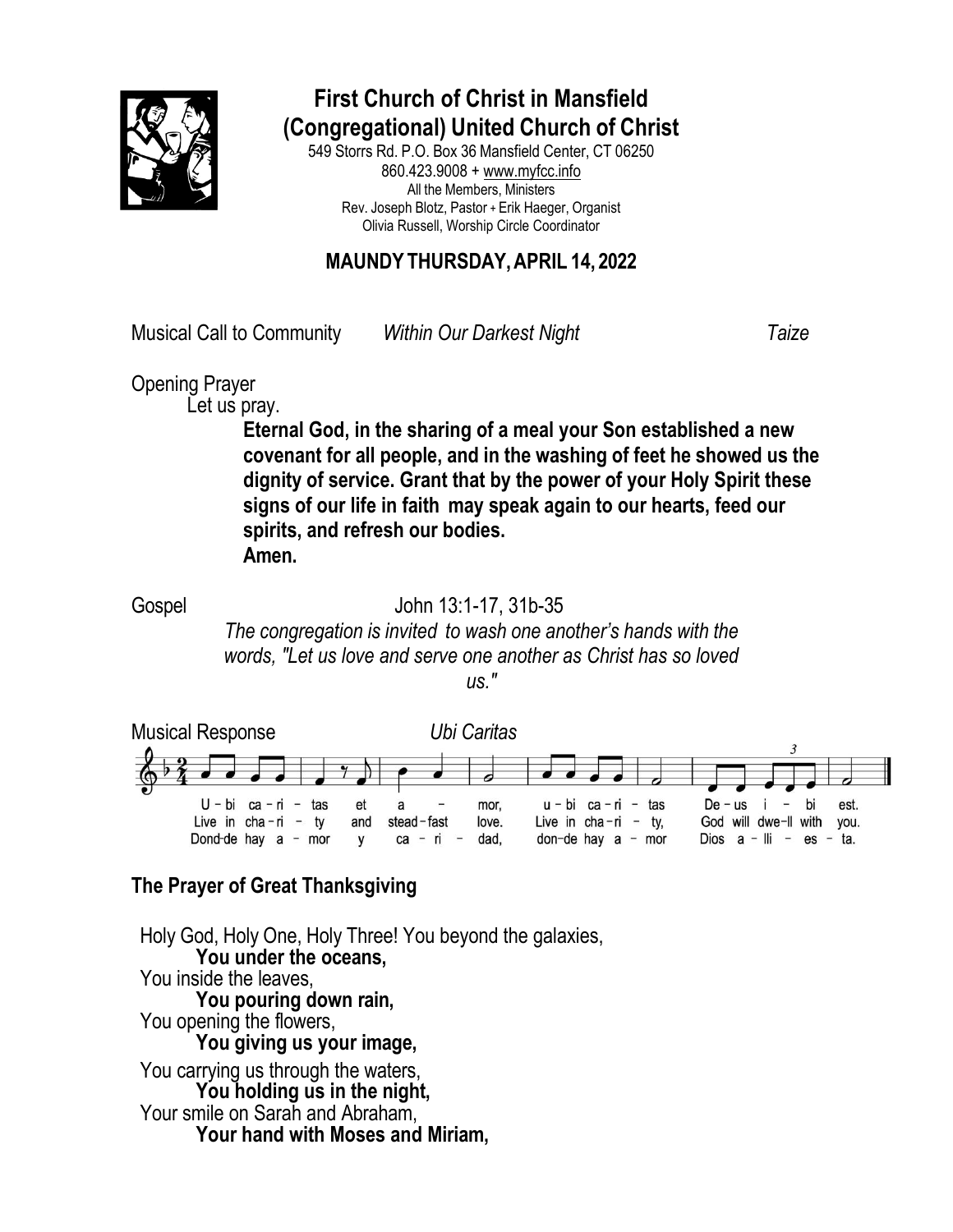Your words through Deborah and Isaiah, **You lived as Jesus among us,** Healing, teaching, dying, rising, **Inviting us all to your feast.** In the night in which he was betrayed, **Jesus took bread, and gave thanks;** he broke it, and gave it to his disciples, saying: **Take eat; this is my body, given for you. Do this for the remembrance of me.**

Again, after supper he took the cup, gave thanks, and gave it for all to drink, saying: **This cup is the new covenant in my blood, shed for you and for all people for the forgiveness of sin. Do this for the remembrance of me.**

Holy God, we remember your Son, **His life with the humble,** His death among the wretched, **His resurrection for us all:** And so we cry, Mercy: **Mercy!** And so we cry, Glory: **Glory!** And so we cry, Blessing: **Blessing!**

Holy God, we beg for your Spirit. Enliven this bread, **Awaken this body,** Pour us out for each other. **Transfigure our minds,** Ignite your church, **Nourish the life of the earth.** Make us, while many, united, **Make us, though broken, whole,** Make us, despite death, alive.

And so we cry, Come, Holy Spirit: **Come, Holy Spirit!** And so the church shouts, Come, Holy Spirit: **Come, Holy Spirit!** And so the earth pleads, Come, Holy Spirit: **Come, Holy Spirit!**

You, Holy God, Holy One, Holy Three, Our Life, our Mercy, our Might, **Our Table, our Food, our Server,** Our Rainbow, our Ark, our Dove, **Our Sovereign, our Water, our Wine,**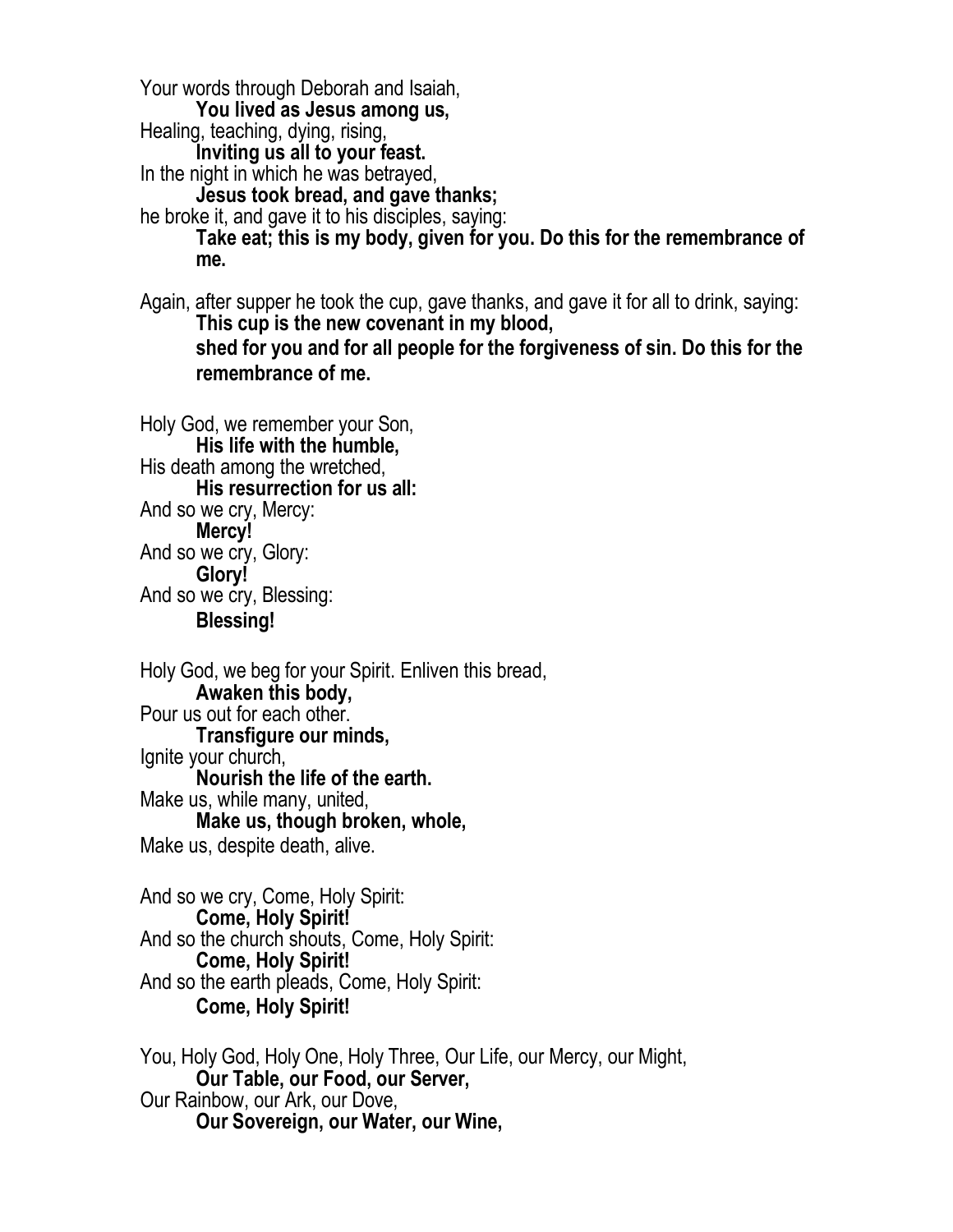Our Light, our Treasure, our Tree, **Our Way, our Truth, our Life.** You, Holy God, Holy One, Holy Three! **Praise now, Praise tomorrow, Praise forever.** And so we cry, Amen: **Amen!**

**The Prayer of Jesus**

*As we pray the Prayer of Jesus, you are invited to use whatever language is most meaningful to you. The following is offered as a suggestion:*

**Our**

**Father/Mother/Creat or, who art in heaven, hallowed be thy name. Thy kingdom come. Thy will be done on earth, as it is in heaven. Give us this day our daily bread, and forgive us our debts/sins/trespasses, as we forgive our debtors/those who sin/trespass against us. And lead us not into temptation, but deliver us from evil. For thine is the kingdom, and the power, and the glory, for ever. Amen.**

| <b>Musical Response</b> | Eat This Bread, Drink This Cup                                                                                                                           | <b>CH414</b> |
|-------------------------|----------------------------------------------------------------------------------------------------------------------------------------------------------|--------------|
|                         | All are welcome at this Table<br>The Bread is gluten free and the Cup is filled with unfermented grape juice.<br>Let there be no barriers to this feast. |              |
| <b>Musical Offering</b> | Stay with Me                                                                                                                                             | Taize        |
|                         | There is no peace tonight;                                                                                                                               |              |

the Son of God is restless, anxious to be on his way. The darkness is coming ever closer, the colors are fading, and heaven is collapsing in on itself. The silence stretches as the Savior finds his way to the garden; prayers are left half said,